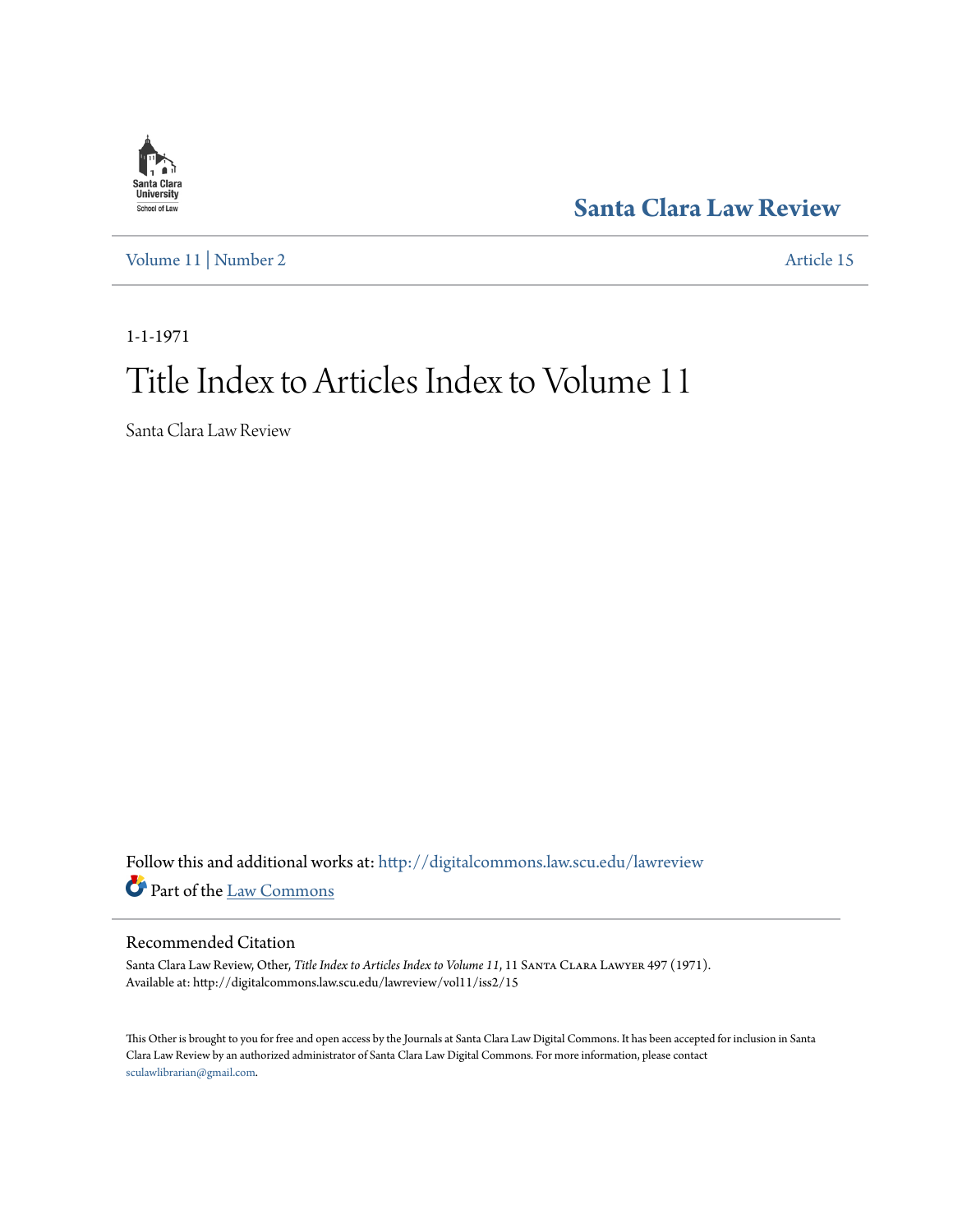## TITLE INDEX TO ARTICLES

 $\sim 10^{-1}$ 

 $\sim 10^{-10}$ 

#### [References include student comments.]

| Assault Upon Solitude—A Remedy?—Edwin J. Gale                                                                                                                                                                                                                                        | 109  |
|--------------------------------------------------------------------------------------------------------------------------------------------------------------------------------------------------------------------------------------------------------------------------------------|------|
| COMPUTERS AND CALIFORNIA LAW-A TIME FOR DECISION-Gordon W. Cook<br>CONSTITUTIONALITY OF A PLEA BARGAINING AGREEMENT BETWEEN A CRIMINAL<br>DEFENDANT, ATTENDED BY COUNSEL, AND THE PROSECUTING COUNSEL UPHELD<br>WHERE THE PLEA BARGAIN IS FULLY DISCLOSED AND INCLUDED IN THE RECORD | 280  |
|                                                                                                                                                                                                                                                                                      | .184 |
| FURTIVE MOVEMENT AND VEHICLE SEARCHES-Carl W. Holm                                                                                                                                                                                                                                   | 449  |
| GOVERNMENTAL COMPENSATION FOR RIOT VICTIMS---Robert H. Harmssen                                                                                                                                                                                                                      | 415  |
| GUN REGISTRATION: WILL IT HELP?-Thomas H. Muscio                                                                                                                                                                                                                                     | 401  |
| IMPLIED DEDICATION: A THREAT TO THE OWNERS OF CALIFORNIA'S SHORELINE-                                                                                                                                                                                                                |      |
|                                                                                                                                                                                                                                                                                      | 327  |
| LANDLORD AND TENANT: REPARING THE DUTY TO REPAIR-Robert D. Durham                                                                                                                                                                                                                    | 298  |
| LONG HAIR AND THE JUDICIAL CLIPPERS: CAN WELFARE OFFICIALS CONSTITUTION-                                                                                                                                                                                                             |      |
| ALLY REQUIRE APPLICANTS TO TRIM THEIR LOCKS TO ENHANCE THEIR EM-                                                                                                                                                                                                                     |      |
|                                                                                                                                                                                                                                                                                      | 92   |
| MIDDLEMAN ESCROWS: A MECCA FOR JUDGMENT CREDITORS?-Raymond J.                                                                                                                                                                                                                        | 484  |
| MINORS RIGHT TO CONSENT TO AN ABORTION—Colonel F. Betz                                                                                                                                                                                                                               | 469  |
| Newsmen's IMMUNITY NEEDS A SHOT IN THE ARM—Kenneth C. Bryant                                                                                                                                                                                                                         | 56   |
| OBSCENITY LAWS-A SHIFT TO REALITY?-Earl Warren, Jr.                                                                                                                                                                                                                                  | 1    |
| PARENTAL IMMUNITY IN TORT ABOLISHED-Steven D. Siner                                                                                                                                                                                                                                  | 478  |
| PRODUCTION CONTROL IN THE PETROLEUM INDUSTRY: A CRITICAL ANALYSIS-                                                                                                                                                                                                                   |      |
|                                                                                                                                                                                                                                                                                      | 189  |
| RADIO, TELEVISION AND THE COMMUNITY-Howard C. Anawalt                                                                                                                                                                                                                                | 229  |
| REASONARLE COMPENSATION IN THE CLOSE CORPORATION: A CASE STUDY-Edward                                                                                                                                                                                                                |      |
|                                                                                                                                                                                                                                                                                      | 20   |
| RELIEF FROM CONVICTIONS BASED UPON PERTURED TESTIMONY-A PROPOSAL FOR                                                                                                                                                                                                                 |      |
| A REASONABLE STANDARD-James S. Greenan                                                                                                                                                                                                                                               | 316  |
| RESTRICTED USE ASSESSMENT IN CALIFORNIA: CAN IT FULFILL ITS OBJECTIVES-                                                                                                                                                                                                              |      |
|                                                                                                                                                                                                                                                                                      | 259  |
| STACKED JURIES: A PROBLEM OF MILITARY INTUSTICE-G. Edward Rudloff. Jr.                                                                                                                                                                                                               | 362  |
| SUCCESSFUL EVALUATION OF SINCERITY AFTER WELSH-Robert H. Mott                                                                                                                                                                                                                        | 381  |
| THE ALIBI WITNESS RULE: SEWING UP THE "HIP POCKET" DEFENSE-Nicholas C.                                                                                                                                                                                                               |      |
|                                                                                                                                                                                                                                                                                      | 155  |
| THE CONSTITUTION AND THE NARCOTICS ADDICT-Joseph P. Kennedy                                                                                                                                                                                                                          | 140  |
| THE COURT AND THE CLASSROOM-Gerald F. Sevier                                                                                                                                                                                                                                         | 72   |
| THE INVESTMENT LETTER DILEMMA AND PROPOSED RULE 144: A RETREAT TO                                                                                                                                                                                                                    | 37   |
| THE MDSO-UNCIVIL CIVIL COMMITMENT- $\text{Mary Ann } Grilli$ ,                                                                                                                                                                                                                       | 169  |
| THE MUNICIPAL INCOME TAX AND STATE PREEMPTION IN CALIFORNIA-Ronald                                                                                                                                                                                                                   |      |
|                                                                                                                                                                                                                                                                                      | 343  |
|                                                                                                                                                                                                                                                                                      | 440  |
| TO CHASTEN OR CHERISH THE CHASER: AN ETHICAL DILEMMA-J. Timothy                                                                                                                                                                                                                      |      |
| Philibosian                                                                                                                                                                                                                                                                          | 427  |
| VERBAL MISCONDUCT IN THE COURTROOM-ARE ATTORNEYS IMMUNE?-Charles                                                                                                                                                                                                                     |      |
|                                                                                                                                                                                                                                                                                      | 125  |

 $\sim 100$  km s  $^{-1}$ 

 $\sim$   $\sim$ 

 $\sim 10^{-1}$ 

 $\sim 10^{-10}$